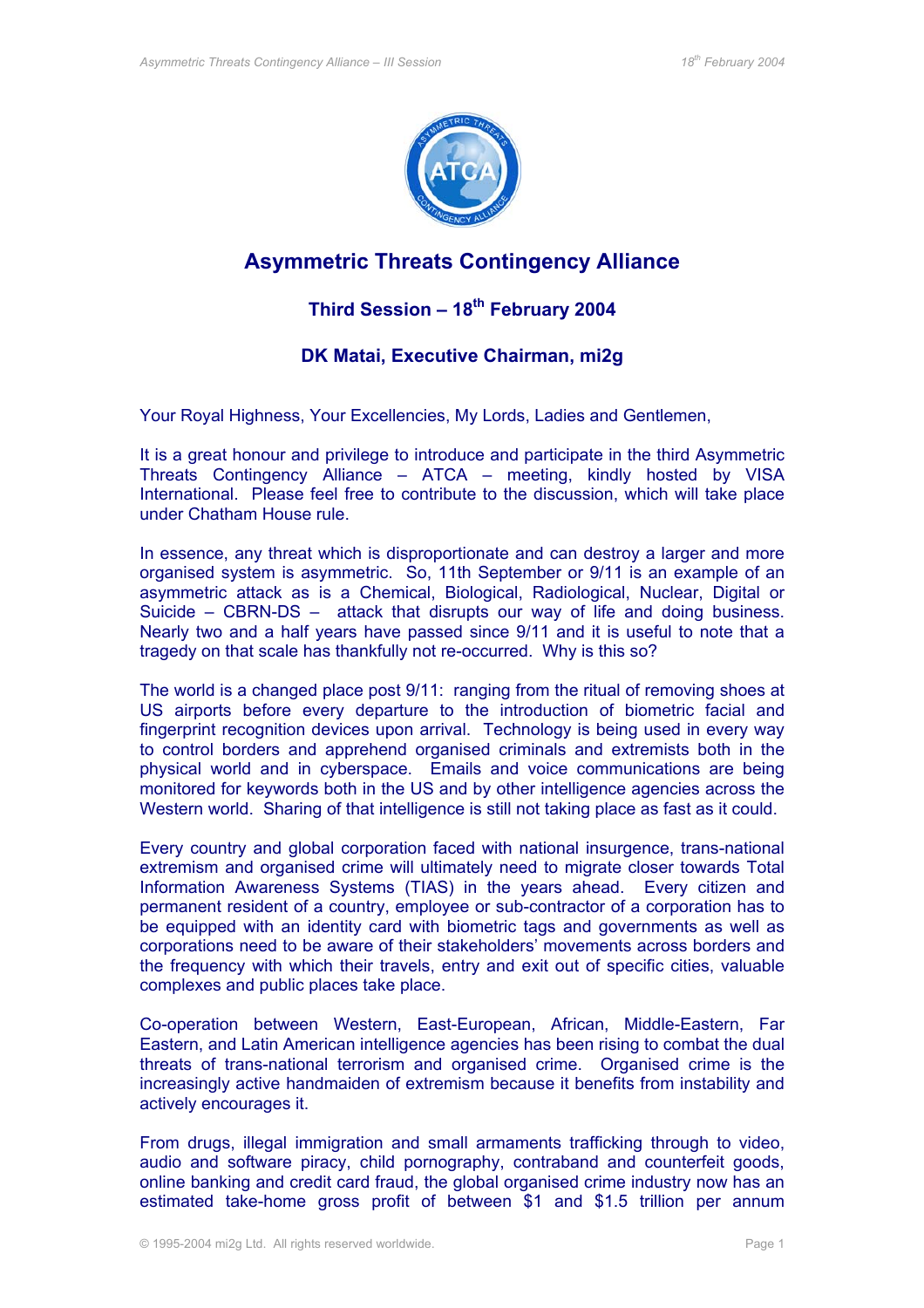according to several government agencies. This profit is roughly equivalent to the GDP of the UK, the fourth largest economy in the world. However, the Knowledge Management and Analysis Systems (KMAS) that can inter-operate on collective data still need to be built.

About \$200bn is conduited through untraceable man-to-man financial networks like Hawala banking controlled through bankers in Pakistan, UAE, Egypt and Switzerland but active in over 150 countries. The Hawala system has been partially responsible for facilitating every type of organised criminal activity and extremism including the handling of finances for the proliferation of WMD technology to countries as diverse as Libya, Iran and North Korea.

**The fifth dimension of** asymmetric warfare is cyberspace. This is the new frontier into which extremists and criminals are moving. The cost of entry is low and chances of getting caught are lower still. Computers and communications not only perform information flow and order fulfilment in the new economy, they are a vital component of the command and control that makes our societies' critical economic infrastructure tick.

Financial services, power supply, transport, emergency services, food and health services are all reliant on computer based equipment, which in turn is increasingly susceptible to hacker attack, viruses and worms as well bandwidth clogging caused by digital traffic jams.

The digital traffic jam caused by the MSBlast worm is often cited as another contributing reason for the dysfunctional US power stations that were unable to balance the load on  $14<sup>th</sup>$  August last year and caused the largest power outage in history. The cascading failure led to the collapse of electric power to the entire North East of America and affected major cities like New York, Detroit and Toronto. The UK, Sweden and Denmark as well as Italy and Switzerland had power outages near the same time.

Fundamentalist hacking activity is rising and has been getting more sophisticated over the last two years. A number of hacking groups from Kashmir, Pakistan, Morocco, Turkey, Chechnya, Saudi Arabia, Kuwait, Indonesia and Malaysia are collaborating with each other and anti-globalisation groups based in the West to target international and domestic online assets. Large and small businesses, government computer networks and home computers have all been targeted with resultant business interruption damage in tens of billions of dollars.

The intimate involvement of criminal syndicates originating from the Russian Federation; China and Taiwan; Pakistan and UAE; Brazil and Columbia is aiding and abetting the extremist agenda in many instances.

Identity theft, phishing scams targeting over 20 major banks in the world and credit card fraud are all rising and provide cover for licit and illicit organised crime and extremist activities.

From spam to malware proliferation, the use of home computer zombies is growing. Every single computer on the planet, which can be recruited for malevolent purposes, is being targeted either as an end-target or a go-between for launching Distributed Denial of Service attacks followed by extortion or ransom demands. A number of companies have paid up. Some zombies are also used for illegal file sharing and mail relays. The cost of digital crime worldwide per annum now exceeds \$205bn pa.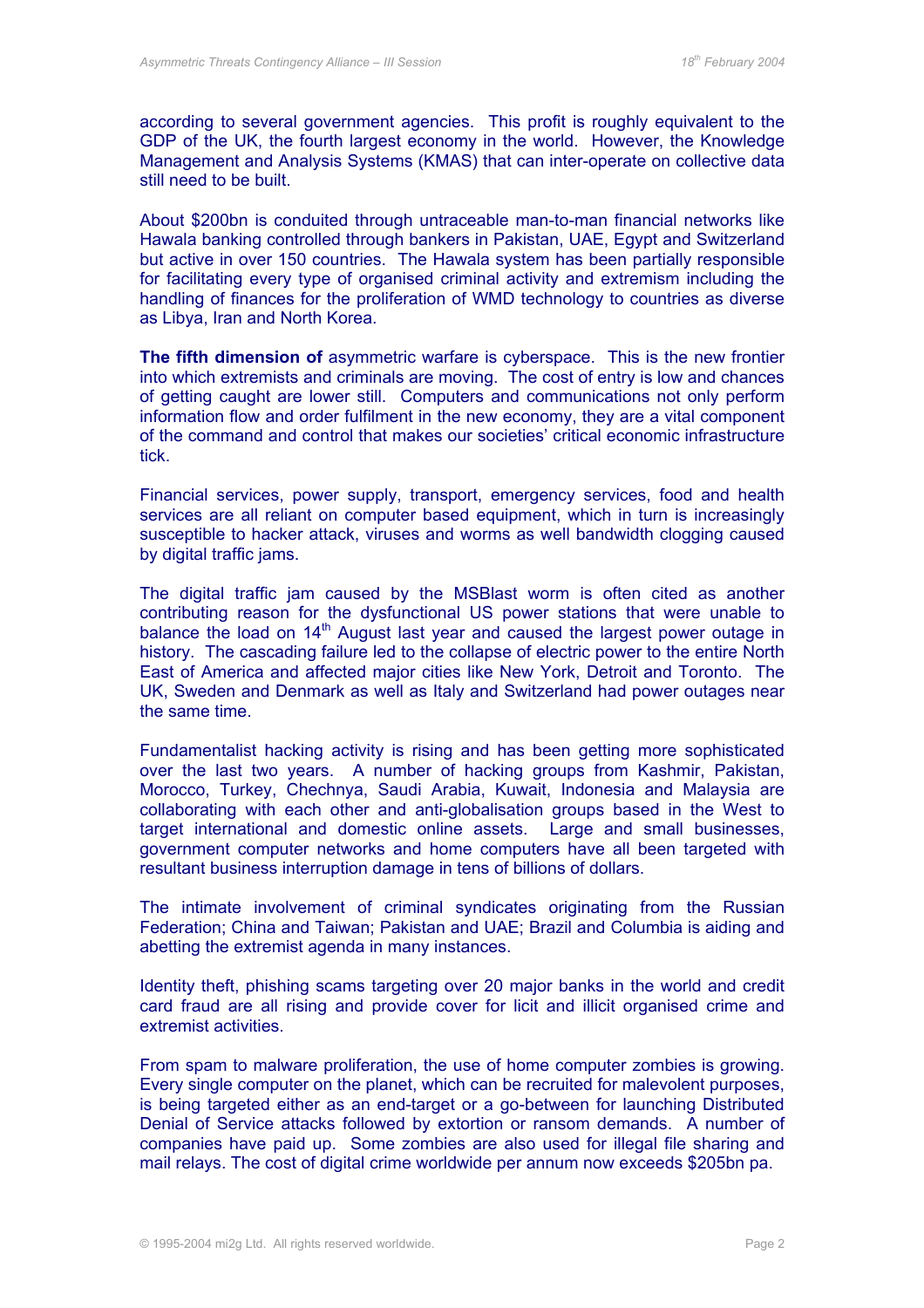**The fourth dimension** of asymmetric warfare is outer space and it is only a matter of time before a commercial satellite is hijacked to broadcast extremist propaganda in the same way that the Falun Gong hijacked the Sino satellite in August last year and broadcast its agenda instead of the China Central Television scheduled programmes that reach half a billion people.

Chinese and Russian hackers have been approached for selling their skills through the black market in this area to political and religious extremists. What would be the result if a message were broadcast across a country that ideologists belonging to a particular faith have destroyed their parliament building or well-known monument?

The battle for hearts and minds is already under threat because of the suggestions by a range of satellite channels like Al-Jazeera that some Western broadcasters are biased and serve to project their governments' agendas.

**The third dimension** of asymmetric warfare is the sky. Multiple warnings from Western and Middle Eastern intelligence suggest that a 9/11-type tragedy may be repeated at some point. A number of flights to Washington, Los Angeles, Riyadh and other cities have been suspended as a result in the last two months.

The catastrophic nature of such an event would multiply significantly if WMD material were on board the aircraft as it was detonated over a city as opposed to colliding into a skyscraper. Though fighter-jet counter-measures exist, will government officials have the willingness to shoot down a hijacked aircraft and lose 250 people if necessary to save thousands on the ground?

**The second dimension** of asymmetric warfare is the sea. Yet security measures for port facilities and ships have lagged far behind the strict rules enforced at airports and aboard aircraft since 9/11.

The United States, after multiple warnings that shipping is at risk, is leading a rush to plug those holes. There is evidence that Al-Qaeda terrorist groups have taken note of the value and vulnerability of the maritime sector.

With commercial ships transporting 80 percent of the world's traded goods, it is important to note that vessels, ports and other links in the maritime economic chain are tempting targets. At some point in the future a major shipping route could be blocked by an attack that cripples and sinks a large cargo or oil carrying ship blocking a congested shipping route like the Straits of Malacca and Gibraltar; or the Suez and Panama Canals.

One to three million ocean-going containers a year are handled by each major port, and any one of them could hold illicit ready cash cargo, extremist living cells or even WMD components – all three of which have been found worldwide at some point in the last three years. A rising trend in piracy compounds concerns. Pirate attacks on ships in the first half of 2003 jumped 37 percent over the same period of 2002, to 5.9 attacks per 1,000 vessels.

The possibility of terrorists' linking up with pirates to hijack commercial vehicles containing liquid natural gas or liquid petroleum gas and crashing it into a port is of great concern to maritime nations. Security has tightened further in 2004:

1. Under US pressure, the International Maritime Organization of the UN, now requires port facilities, stevedoring companies and owners of ships larger than 500 tons to make detailed plans for responding to terrorist threats.